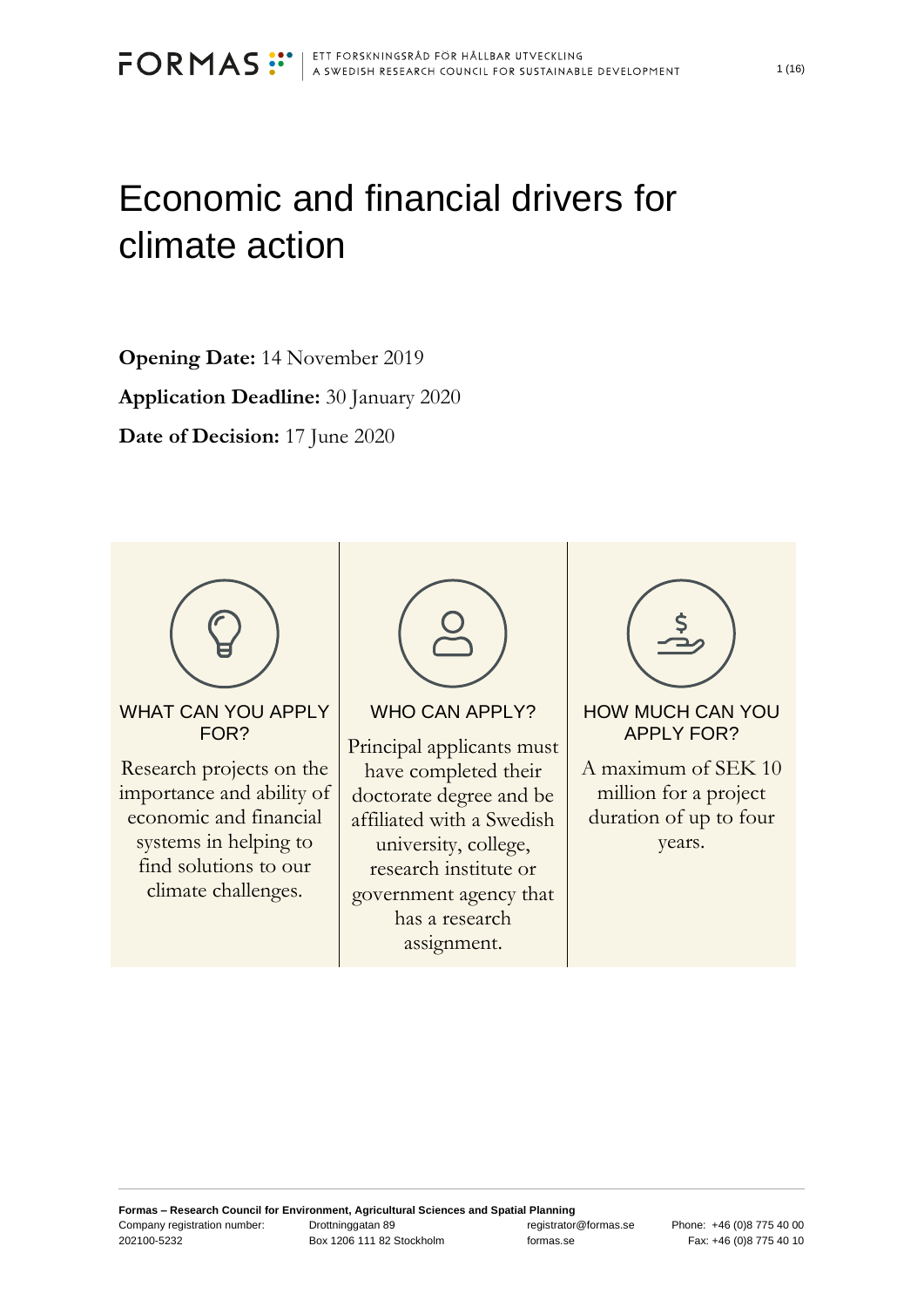

### **Revision history**

Any changes to the call text are listed below.

| Date              | Change                                                                                                                                                                                                                                     |
|-------------------|--------------------------------------------------------------------------------------------------------------------------------------------------------------------------------------------------------------------------------------------|
| December 12, 2019 | New text on page 7: "An individual is not allowed to be the principal<br>applicant for more than one application in this call. However, there<br>are no restrictions on how many applications an individual can be a<br>co-applicant for." |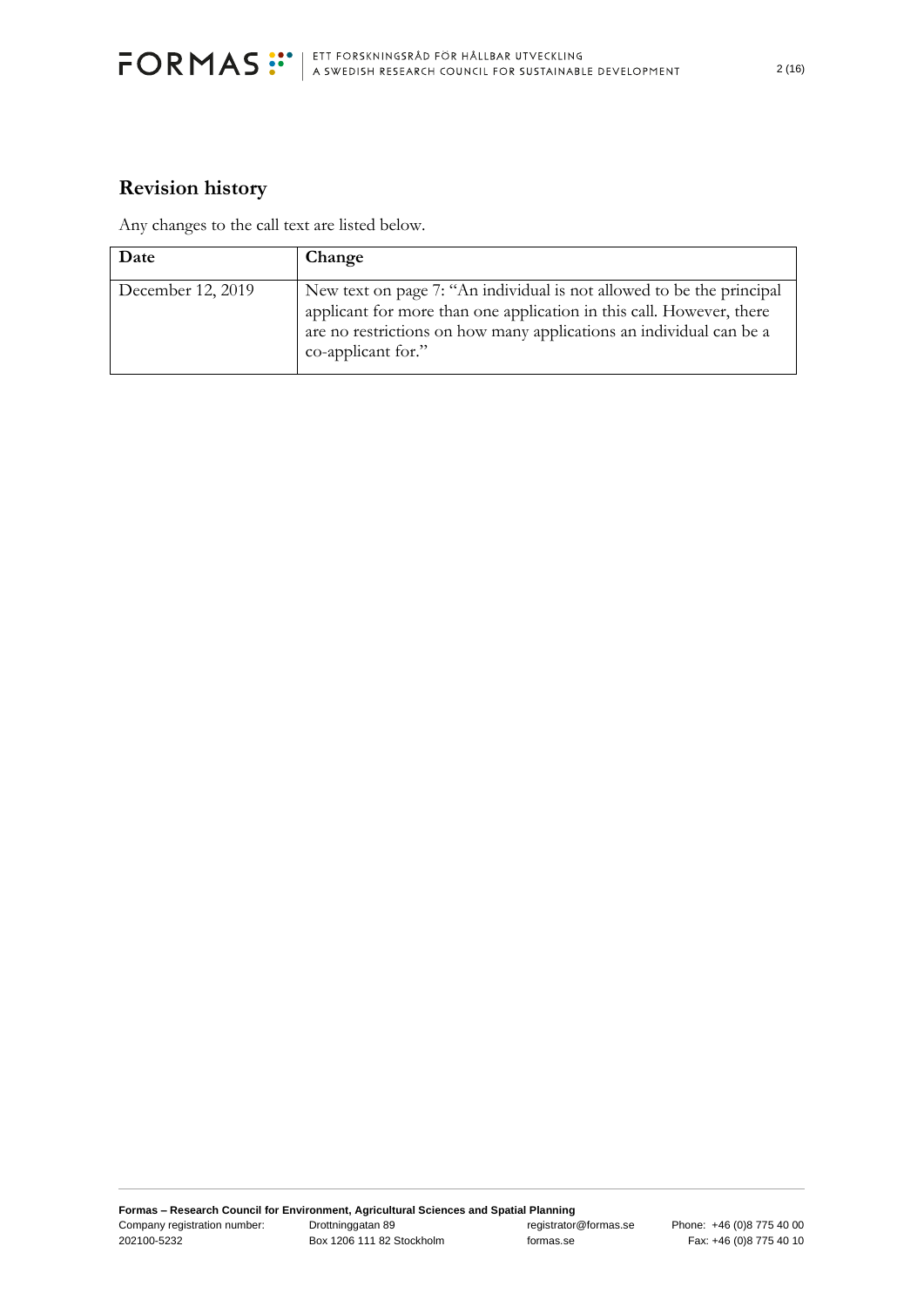## **Contents**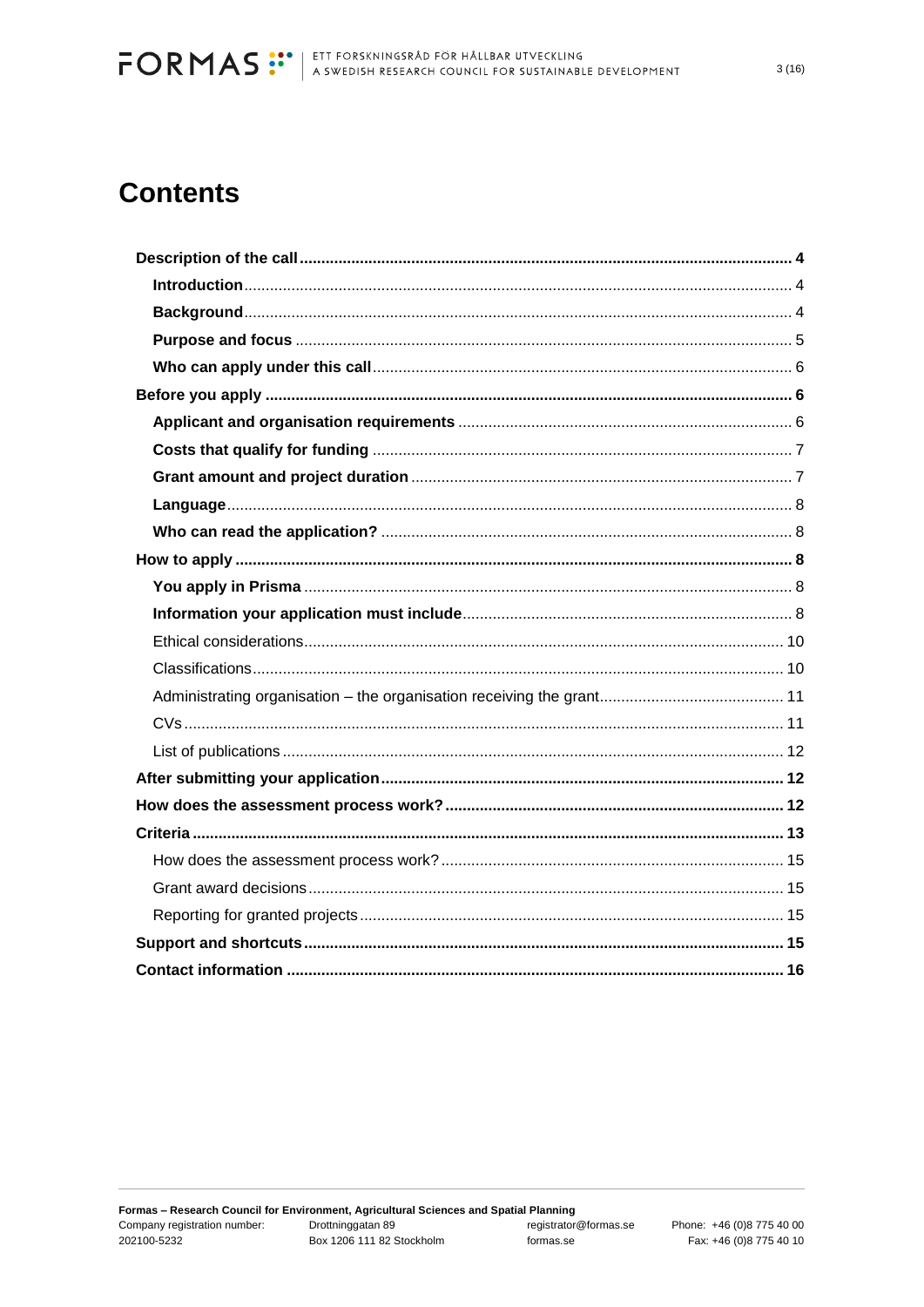## <span id="page-3-0"></span>**Description of the call**

#### <span id="page-3-1"></span>**Introduction**

Society is facing a major transition in its attempt to drastically reduce greenhouse gas emissions within a short time frame while preparing our communities for the consequences of a changing climate. An important piece of the puzzle in these efforts is increased knowledge of the role of economic and financial systems in addressing climate challenges. This call is aimed at active researchers with doctoral degrees who are associated with universities, colleges, research institutes or government agency that has a research assignment. The call consists of two focus areas: (1) The role of the economy in the climate transition and (2) The financial sector and the climate. You can apply for a maximum of SEK 10 million for one project. The call has a total budget of SEK 80 million. The call is being implemented within the National Research Programme for Climate.

#### <span id="page-3-2"></span>**Background**

Climate change is becoming ever more urgent. The world needs to drastically reduce greenhouse gas emissions within a short time frame while preparing our societies for the consequences of a changing climate. By signing the Paris Agreement, Sweden pledged to help limit global warming to "well below 2 degrees". The Swedish Parliament has also adopted a national target through the Climate Act, which stipulates that Sweden must reach net-zero greenhouse gas emissions to the atmosphere by 2045 and subsequently achieve negative emissions. According to the Swedish Environmental Protection Agency's in-depth evaluation from 2019 of Sweden's environmental objectives, we are far from achieving it. According to the 2018 IPCC report, "Global Warming of 1.5°C", global greenhouse gas emissions must be reduced by about half up to 2030 for there to be a reasonable chance of achieving the Paris Agreement goals. This will require the comprehensive transition of all major sectors in society away from the use of fossil fuel-based raw materials.

In order for environmental issues to be taken into account in economic decisions at different levels of society, the environmental damage caused by planned investments and measures must be made visible in any decision-support material. If the climate transition is delayed, more and more costs will be passed on to society at large in the form of an increasingly unstable climate. This problem was negligible during most of the development of industrialised society, since the size of the population and the extent of the formal economy were limited. Today, the situation is quite different. Climate change is an example of one of the planetary boundaries that humanity risks crossing, with serious consequences for life on earth.

Research can provide more knowledge about how investments and activities within our economies are linked to climate change as well as ways forward to achieve a sustainable economic and financial system. For example, this type of research can involve how to use markets to demonstrate the profitability of climate efforts, or how to adjust economic instruments in order to mitigate climate change. It can also involve economic risks in a changing climate, how economic goals are being weighed against other goals in efforts to achieve the UN's sustainable development goals,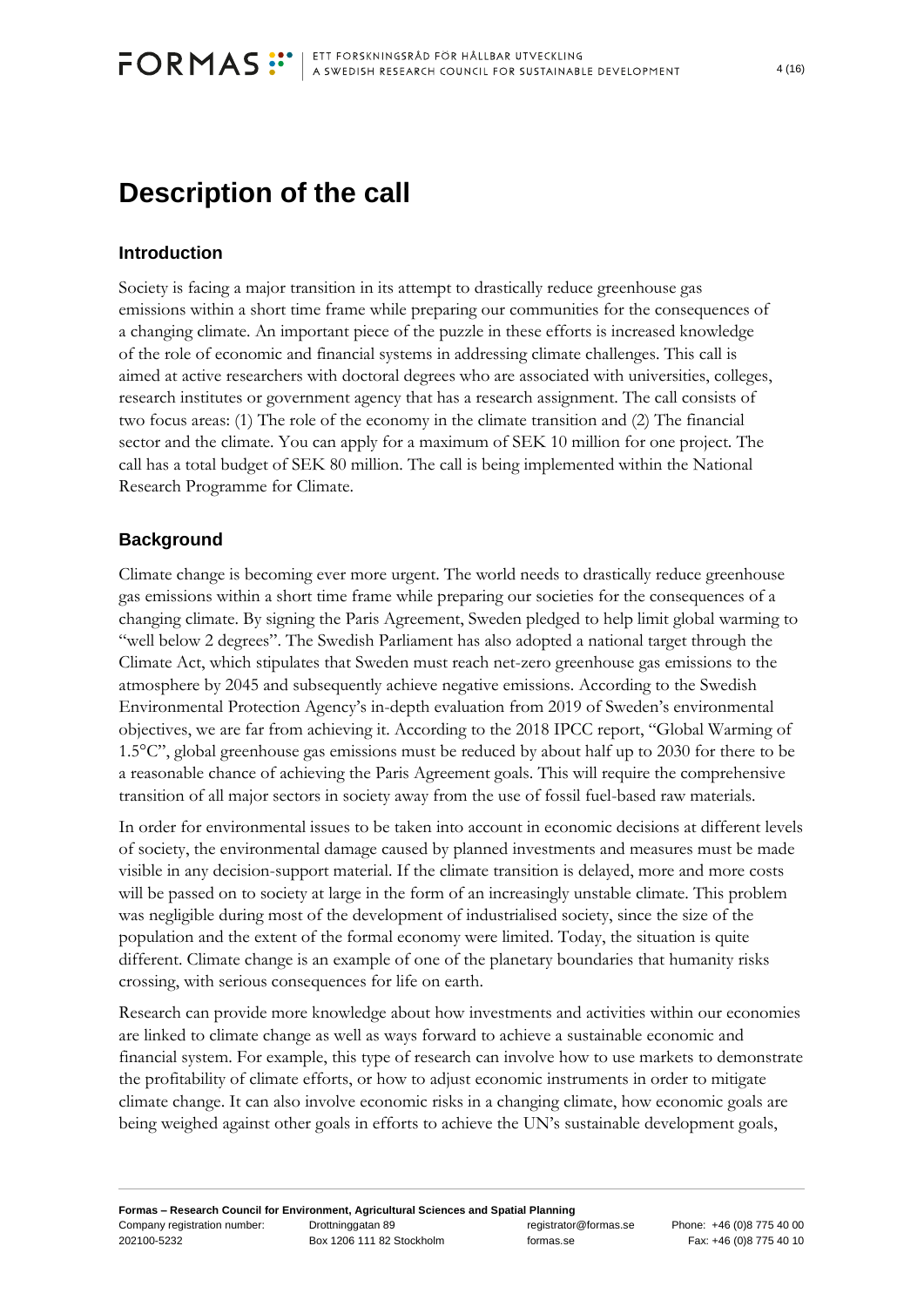and how economic sustainability relates to social and ecological sustainability. What possible goal conflicts can arise? How can they be managed?

All sectors should participate in the transition to a fossil-free society, one that is also resilient to the effects of climate change. Significant investments in a sustainable direction are needed for these purposes, and investments in activities that bring major impacts on the climate or involve major climate risks must be avoided. The financial sector and capital markets must interact with the rest of society's climate efforts, and the game rules of financial markets should be investigated in light of the climate challenge. The public sector can provide capital to kick start the transition, but the biggest capital flows are needed from the private sector. Research is needed that provides knowledge and recommendations on how these and other necessary investments are to be achieved.

#### <span id="page-4-0"></span>**Purpose and focus**

This call is part of the [National Research Programme for Climate.](https://formas.se/en/start-page/analyses-and-results/reports/2019-05-14-research-for-meeting-the--challenges-of-climate-change.html) In the programme's [strategic agenda](https://formas.se/download/18.2d01d90c16a5883f2b522e3c/1557231042125/strategic%20research%20agenda%20climate%20English.pdf), "Economic System for a Fossil-Free Society" has been identified as one of six key themes of the programme. The call aims to promote research that is relevant for this theme.

The call aims to increase knowledge about the importance of economic and financial systems and their ability to contribute solutions to climate challenges. The call has two guiding focus areas:

- 1. The role of the economy in the climate transition
- 2. The financial sector and the climate

These two areas are described below. The examples of research we provide serve as guidance only.

#### **1. The role of the economy in the climate transition**

In this focus area, Formas welcomes applications that address the relationship of climate change to the economy in a broad sense. This can involve all or part of an economic system and its consequences for the climate. How can economic decision-making be changed to positively contribute to a future where established climate goals can be achieved? How can different stakeholders use economic drivers for climate neutrality or climate-positive solutions, and what role can policy play in facilitating this? For example, research in this area could address: how climate impact can be integrated into economic decision-making at different levels in society; how non-linear systems, such as possible threshold effects in relation to the climate, can be applied in economic models; how climate-related risks, rights or obligations are distributed among different stakeholders; the importance of applying different methods for assessing investment profitability and their impact on decisions on measures to reduce climate impact; or questions about climaterelated taxation. In addition, we welcome applications for research that illustrates past lessons learned from economic incentives and decisions regarding desirable future developments within climate change.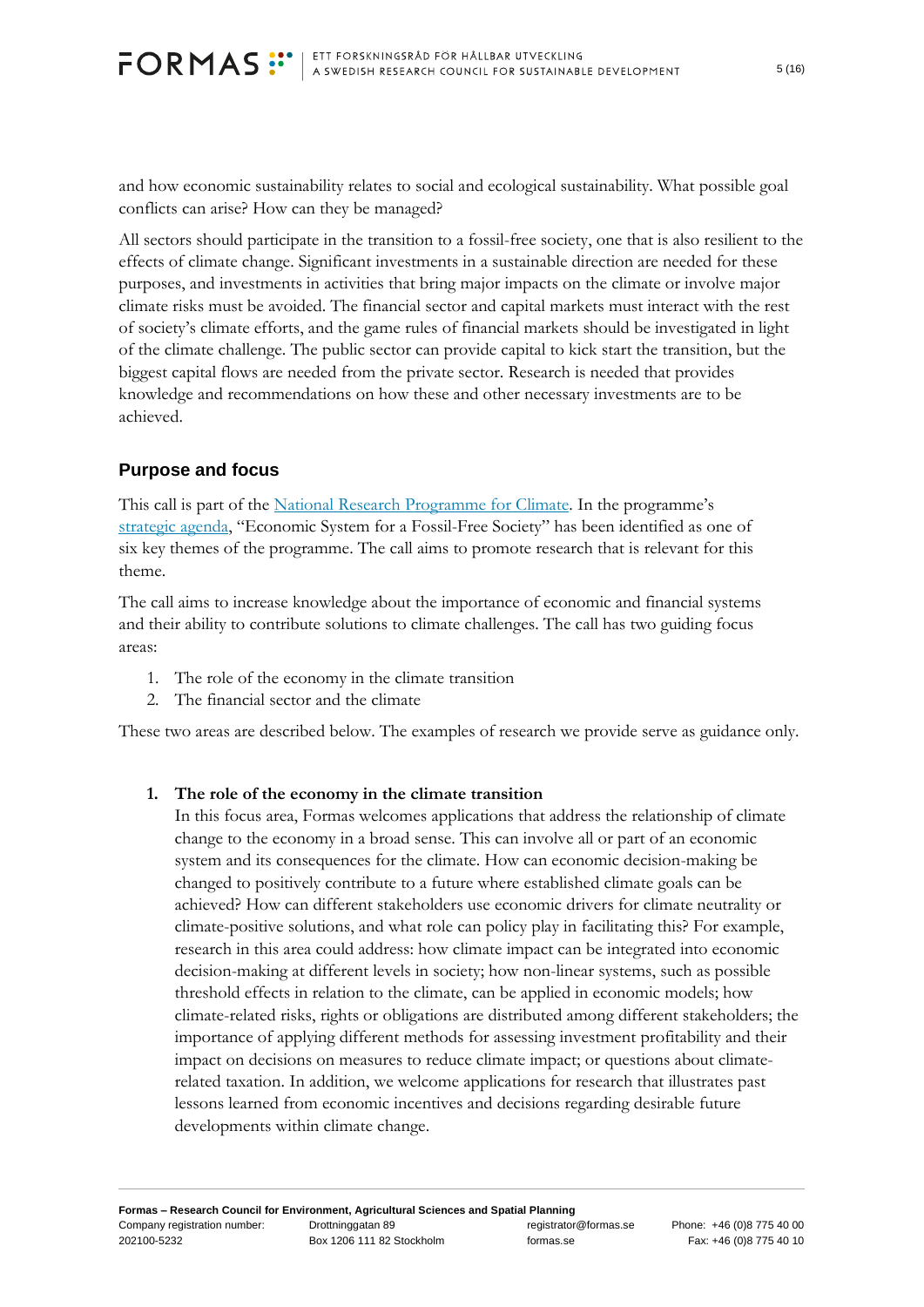#### 2. **The financial sector and the climate**

In this focus area, Formas seeks research that focuses on or is relevant to how the financial sector and capital markets can contribute to climate change mitigation or adaptation. For example, such research can generate knowledge about what needs to change in the financial market in order to shift capital flows in a more sustainable direction. Research questions can address how society can counteract investments that negatively affect the chances of achieving climate policy goals, how investments from both the public and private sectors can strengthen society's climate efforts, or how instruments and other incentives can be designed for a more sustainable financial market. Researchers can also investigate the obstacles currently hampering the transfer of capital in more sustainable directions and how to create incentives for large-scale climate investments. Other possible questions can revolve around how to share risks between the public and the private sector, the risk of assets declining in value, the legal means of enforcing accountability for investments with a high environmental load, or the climate benefit of different actions and measures. Any conflict of goals and potential synergies with other global and national sustainability objectives should be investigated and described.

The proposed research should demonstrate a clear link to climate change and should address emission reductions, climate adaptation or both. In projects where it is considered relevant, we also welcome perspectives that concern one of the four central cross-thematic perspectives identified in the programme's [strategic agenda:](https://formas.se/download/18.2d01d90c16a5883f2b522e3c/1557231042125/strategic%20research%20agenda%20climate%20English.pdf) globalisation, digitalisation, sustainable development and gender equality.

### <span id="page-5-0"></span>**Who can apply under this call**

The main target group for the call is researchers from any scientific discipline who can apply relevant perspectives on how economic and financial systems can contribute to limiting global warming and adapting society to climate change. Formas encourages new collaborative research partnerships and collaboration with other stakeholders outside academia, but it is not a requirement.

Formas strives for an equitable, gender-balanced and inclusive development of society. Applicants should design the project so that its results can benefit a diverse group of people and should consider the gender distribution and different backgrounds of project members.

## <span id="page-5-1"></span>**Before you apply**

#### <span id="page-5-2"></span>**Applicant and organisation requirements**

The principal applicant and other participating researchers must hold a doctoral degree. Others working in the project, such as PhD students or communicators, do not need to have a doctoral degree. The principal applicant and participating researchers must have completed their doctorate no later than 1 February 2020.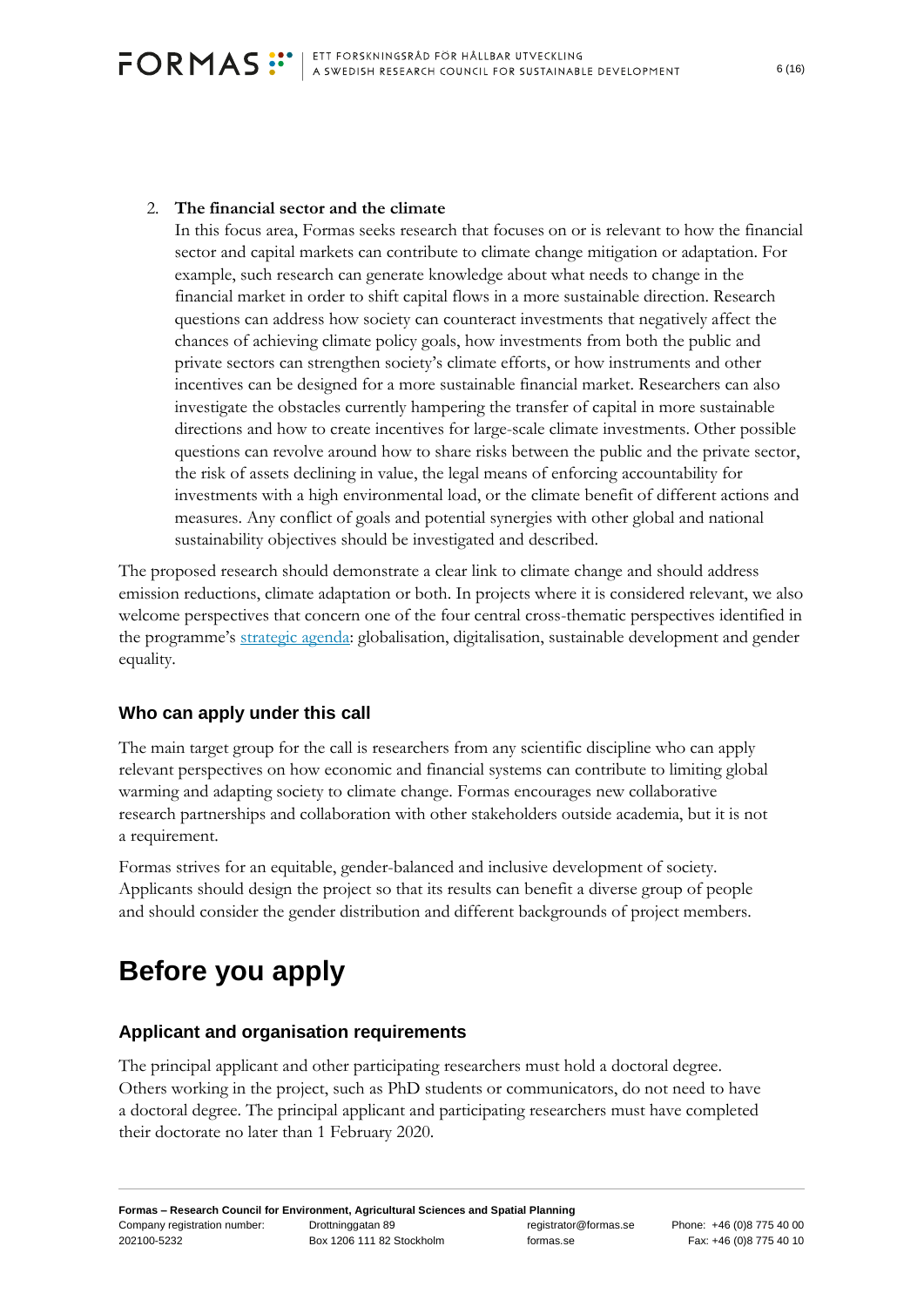# <span id="page-6-2"></span>**FORMAS** :<sup>::•</sup> | ETT FORSKNINGSRÅD FÖR HÅLLBAR UTVECKLING

The principal applicant must be (or, through the project, must become) associated with an administrating organisation that has been generally approved by Formas. Generally approved administrating organisations are usually Swedish universities, colleges, research institutes or government agencies with research assignments. Read more about [administrating](https://www.formas.se/en/start-page/applying-for-funding/how-it-works/who-can-apply-for-funding/who-can-become-an-administrating-organisation.html)  [organisations.](https://www.formas.se/en/start-page/applying-for-funding/how-it-works/who-can-apply-for-funding/who-can-become-an-administrating-organisation.html)

The project can include participating researchers or other project participants who are employed by an organisation outside of Sweden. Any choice to include experts outside of Sweden should be justified in the project application. The administrating organisation is responsible for transferring funds to foreign organisations in accordance with the administrating organisation's rules and guidelines.

In this call, Formas does not grant funding to organisations engaged in economic activity. However, all types of organisations are welcome to contribute co-funding to the project. Cofunding can consist of time, money or other resources and should be reported in the budget specification.

You can seek funding in this call even if you have an ongoing project that is being funded by Formas. However, total funding may not exceed 100% of your salary.

An individual is not allowed to be the principal applicant for more than one application in this call. However, there are no restrictions on how many applications an individual can be a co-applicant for.

### <span id="page-6-0"></span>**Costs that qualify for funding**

When you apply for project funding, you can apply for a grant to cover both direct and indirect costs. Direct costs include costs for salaries, equipment and travel. Indirect costs are costs that are shared with others in your organisation, such as for administration, IT and renting of premises. Indirect costs are sometimes called overhead.

Read carefully about [which costs qualify for funding.](https://formas.se/en/start-page/applying-for-funding/how-it-works/projects-that-qualify-for-funding.html)

### <span id="page-6-1"></span>**Grant amount and project duration**

The grant amount for a project must be at least SEK 3 million and a maximum of SEK 10 million. The project must run for a minimum of 3 years (36 months) and a maximum of four years (48 months). Applications with a requested amount or project duration that is not within the above specified range will be rejected by Formas in the early stages and will not proceed to review.

Projects can start on 1 August 2020 at the earliest, but no later than 1 December 2020. Funding can be requested for the years 2020–2024. The application's budget must indicate how the funds will be used in the project. For administrative reasons, Formas can apply a payout plan that differs from the application's allocation of the budget over time.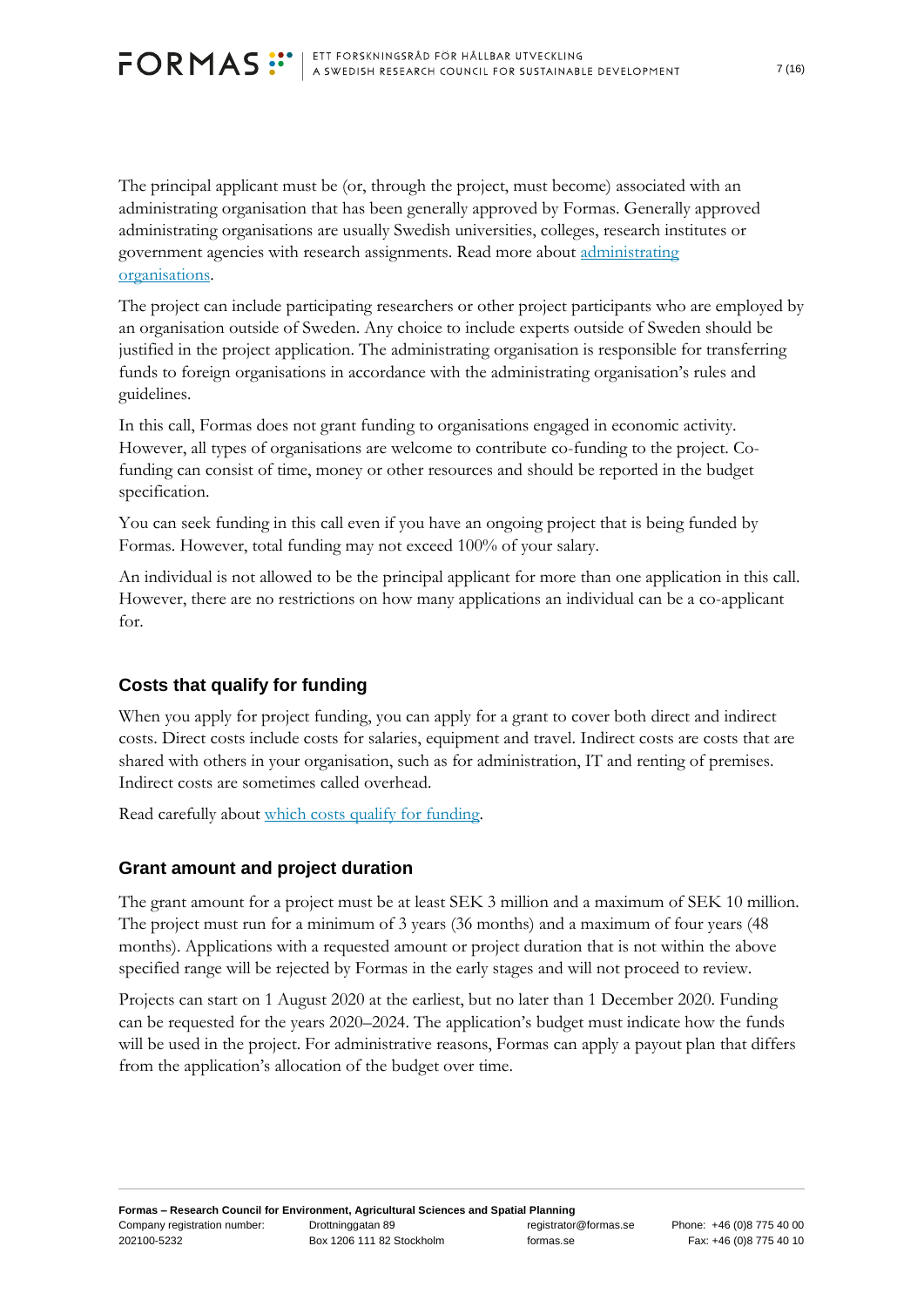#### **Language**

We recommend that you write your application in English, since the review panel that will assess your application is international. If you write your application in Swedish, we will submit the section relating to the research programme for translation into English before the panel assesses your application. You will **not** be able to read the translation or change it before it is assessed.

Your budget specification will not be translated. So, please write the budget specification in English, even if you write the other sections in Swedish and submit your application in the Swedish version of our application system Prisma.

#### <span id="page-7-0"></span>**Who can read the application?**

Applications submitted to Formas become publicly available documents after a decision is announced. However, Formas does not disclose information about an individual's private circumstances, individual business or operating conditions, inventions or research results if it can be assumed that any individual would be harmed by the disclosure of this information. If applications are requested, Formas conducts a confidentiality assessment.

## <span id="page-7-1"></span>**How to apply**

#### <span id="page-7-2"></span>**You apply in Prisma**

You apply for a grant in our application system, Prisma. In Prisma, you must create a personal account where you will add the information you need for your application. The organisation that will be the administrating organisation must also have an organisation account in Prisma. Read more about [how to apply in Prisma.](https://www.formas.se/en/start-page/applying-for-funding/how-it-works/good-to-know-before-you-apply/accounts-in-prisma-for-your-applications.html)

#### <span id="page-7-3"></span>**Information your application must include**

Your application must include a clear description of the project under the following sections:

#### Basic information

- **Number of months applied for:** The number of months must not be less than 36 months or exceed 48 months.
- **Start month:** The earliest start date is 1 August 2020 and the latest start date is 1 December 2020.
- **Estimated project duration:** The project duration is calculated automatically in Prisma, based on the start date stated and the number of months stated.
- **Project title (in Swedish and English):** A maximum of 200 characters per project title, including spaces.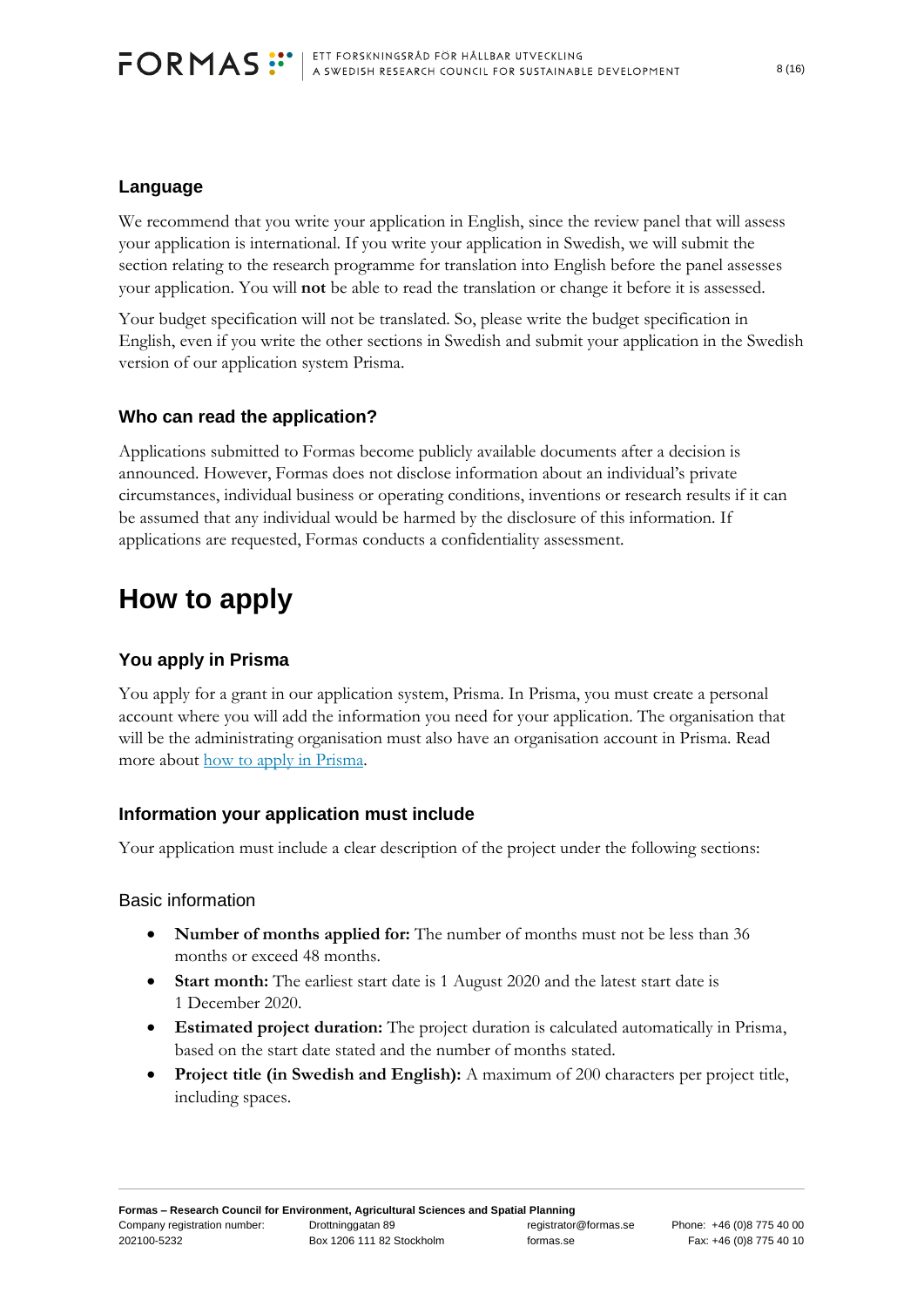- **Popular science description (Swedish):** A maximum of 4,500 characters, including spaces. The popular science description should be able to be used in Formas' project database, which allows the general public and the media to see which projects Formas has funded.
- **Abstract (in Swedish and English):** A maximum of 1,500 characters per abstract, including spaces.
- **Focus:** Indicate the focus of the application (either "The role of the economy in the climate transition" or "The financial sector and the climate"). Only one focus area should be specified.

#### Research programme

- **Goals and objectives of the project, and a background description containing an overview of the research area.** 7,000 characters, including spaces.
- **Project description, including structure, theory, methodology and implementation as well as a plan for publication in a scientific journal:** 15,000 characters, including spaces.
- **Description of the possible societal benefit of the project and planned communication with stakeholders/users:** 8,000 characters, including spaces.
- **References:** 5,000 characters, including spaces.

#### **Budget**

- **Salaries, including social security contributions:** Salaries should be specified for each project participant. Funding for salaries can be sought for project managers, participating researchers and other project participants who are not active in an organisation that engages in economic activity. Salary funding can be sought for specific people or for roles in the project. Social security contributions should be included. Formas does not grant funding for annual salary increases. You can therefore apply for funding for salaries that apply at the time of the application, but not for funding to cover salary increases. For any current job positions, you must state the salary in effect at the time of the application submission. This will then apply to all subsequent years in the project. For new job positions you must state the starting salary at the administrating organisation. The amount you can seek for the salary of an individual person must never exceed 100 percent of fulltime employment. This also means that someone who is already receiving full salary funding from any funder cannot receive additional funding for salary. Researchers who are full-time pensioners cannot receive funding for their own salary.
- **Activity level in the project:** Activity level refers to the percentage of full-time service a project participant contributes.
- **Operating costs:** Operating costs can include the cost of consumables, travel, conferences and publication fees for open-access journals and databases. A limited part of the grant can be used for a subcontractor or the purchase of services from organisations engaged in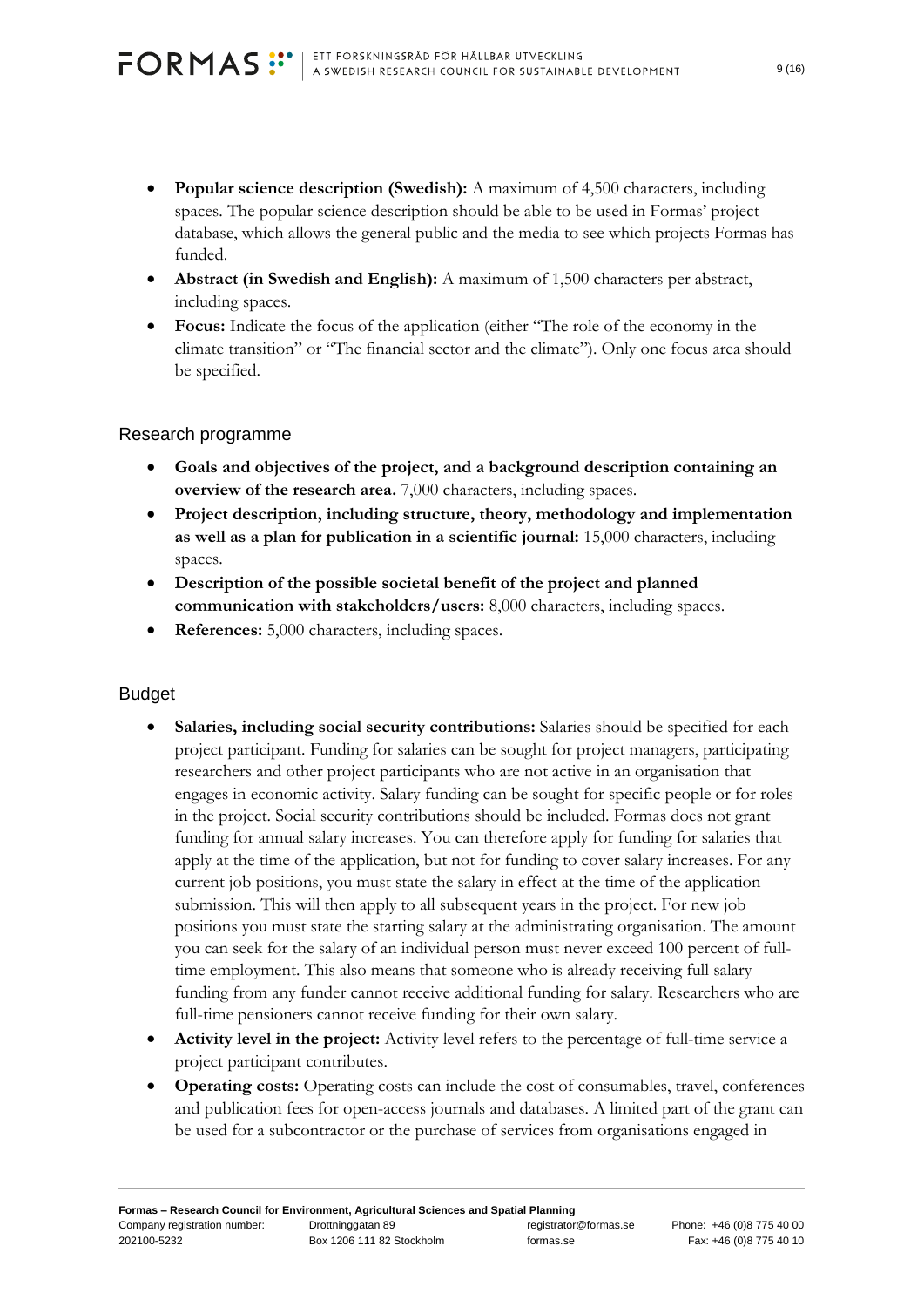<span id="page-9-2"></span>economic activity. Equipment costs and depreciation costs for equipment used in the project are also considered operating costs. The total maximum amount you can be granted for equipment and equipment depreciation costs is 500,000 kronor.

- **Premises:** You can apply for funding for the cost of premises if this is not already included as overhead in the project's budget.
- Indirect costs: When you specify overhead costs in the application, you should do so according to the practice of the organisation that will manage the grant. Formas does not grant funding for overhead costs that you write off for equipment or premises.

In the "Total budget" table, the above costs are automatically added together and become the total amount applied for. You can also specify whether the project will receive funding from another source in the "Other funds" field. This indicates whether the project receives funding from a source other than Formas that is relevant for completing the project.

**Budget specification:** In your own words, explain how the budget will be used (maximum 7,000 characters including spaces). State how the grant amount you are applying for will be distributed each year, as well as the total amount per organisation if several organisations are applying. Please note that a budget specification provided in Swedish will not be translated but will be a part of the international review panel's assessment.

#### <span id="page-9-0"></span>Ethical considerations

You must describe the relevant ethical issues and how they should be managed. Examples include research that uses personal data, or experiments on humans or animals. Even if you do not expect your research to involve ethical concerns, you should state that this is the case in your application and explain why. The reporting of animal experiments and human trials should be described in separate fields using a maximum of 4,000 characters, including spaces, in each field. Read more [about ethics.](https://formas.se/en/start-page/applying-for-funding/how-it-works/good-to-know-before-you-apply.html)

#### <span id="page-9-1"></span>Classifications

Formas uses project classifications in analyses and supporting documentation on an overall level. The classifications are made by the applicant, who states the subject area, SCB codes and at least one SDG the project can contribute to.

- **Subject area:** Select the project's subject area (Level 1) and add a sub-heading (Level 2). Select a minimum of one and a maximum of three subject areas.
- **SCB codes:** Next, select at least one SCB code with two sub-levels that together form the entire code. Up to three SCB codes can be specified.
- **The sustainable development goals:** Specify at least one and up to a maximum of three of the sustainable development goals (SDGs) that best suit the project. Put the SDGs in priority order. If more SDGs than three are relevant, please specify the most relevant ones.
- **Keywords:** Select at least one and a maximum of five keywords describing the project. Choose what best represents your project, even if it does not entirely match the field you work in.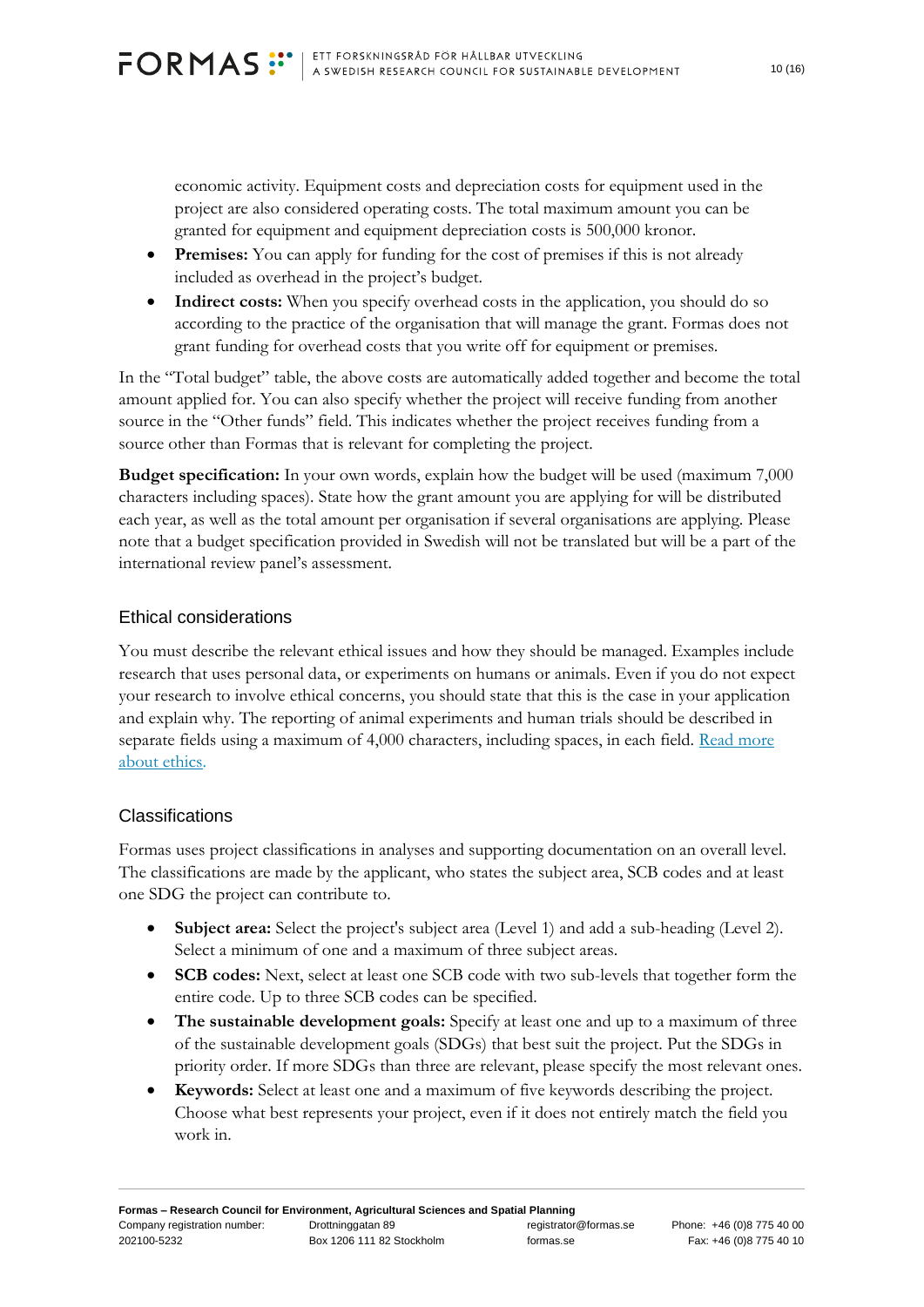<span id="page-10-1"></span>

#### Administrating organisation – the organisation receiving the grant

An administrating organisation is the organisation that receives the grant money from Formas when a grant is awarded. Applicants under this call must be administrating organisations that are approved by Formas. Applying for an organisation account in Prisma means that you are applying to become an administrating organisation under this specific call. If your organisation is already an administrating organisation, you do not need to submit this application. If you do not know if your organisation is already a qualifying administrating organisation, please contact Formas (see the contact details on page 16). A registered application is automatically sent to the administrating organisation after the call is closed. The administrating organisation then has seven business days to digitally sign the application.

The administrating organisation is responsible for transferring part of the grant to any co-applicant project partners. This grant money must be transferred, not invoiced.

#### <span id="page-10-0"></span>CVs

You must include the project manager's CV in the application. CVs from up to 10 participating researchers who have received their PhD can also be added to the application, but CVs from other people working in the project should not be included. However, the skills of additional participating researchers can be described in an appropriate section in other parts of the project application.

The project manager and up to 10 participating PhD researchers retrieve the data for their CVs through their personal accounts in Prisma. Add the following information to the application:

- **Education:** Postgraduate, undergraduate and graduate level.
- **Professional experience:** Current employment and major relevant prior positions, postdoctoral stays, postgraduate exchanges that are relevant for the research, and any significant gaps in the research (such as parental leave, illness, military service or political duties).
- **Qualifications and merits:**
	- o Lectureships
	- o Number of advisor engagements: Doctoral students, postdocs, graduate theses; specify the total number for each category and name the most relevant ones (10 maximum)
	- o Grants received in competition: Specify the most relevant ones (10 maximum)
	- o Awards and distinctions: Specify the most relevant ones (10 maximum)
	- o Other merits: Here, the main applicant and participating researchers can give a brief summary of all their publications (maximum of 800 characters including spaces), as well as other merits relevant to the application, such as experience of documented collaboration and research communication (10 maximum)
	- o Intellectual property: For example, patents and open source software that you have developed (10 maximum)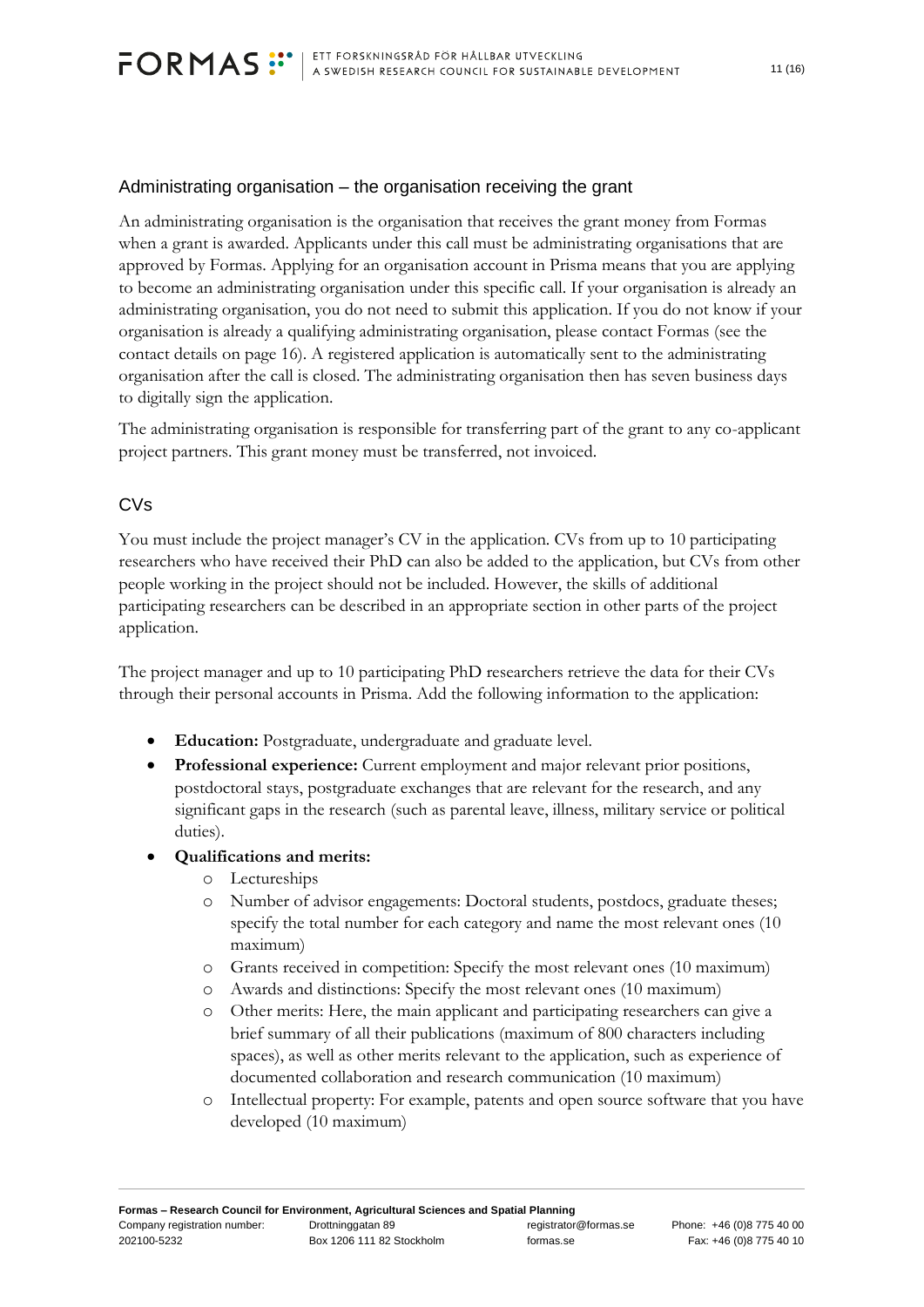#### List of publications

The principal applicant and participating researchers should list their most relevant publications. Up to ten publications can be specified per person. The publications should be linked from the applicants' personal profiles in Prisma.

#### Appendices

The following appendices can be uploaded if relevant for the application:

• Appendix J. Illustrations. If you need figures, tables or images to describe the project, you can upload them as attachments here. A maximum of one PDF attachment of 4 MB can be uploaded.

## <span id="page-11-0"></span>**After submitting your application**

First, Formas verifies that your application complies with requirements. If your application passes these checks, it continues on to a review panel for assessment. If it does not, it is rejected.

Any applications containing errors in basic requirements will be rejected. The following errors in basic requirements will result in a rejection of your application:

- The administrating organisation has not signed the application.
- The total grant amount sought is too low or too high.
- The specified project duration is too short or too long.
- The date of the doctoral degree of the principal applicant or participating researcher is later than 1 February 2020.
- The application is incomplete. Required information is missing on the application form or in the appendices.
- The application does not meet the requirements set out in the call text.
- The project does not fall within one of Formas' areas of responsibility (environment, agricultural sciences and spatial planning).

In addition, Formas asks applicants who have received funding earlier but have not submitted their scientific or financial reports on time to submit their reports. Otherwise, the project manager risks not being granted new funding.

#### <span id="page-11-1"></span>**How does the assessment process work?**

Applications will be assessed by an international review panel that is qualified to cover the current theme in the call. Applications are assessed based on their contents. It is therefore important to write the application as clearly as possible and include all important and relevant information. Each application is read and assessed by several members of the panel. The review panel is composed of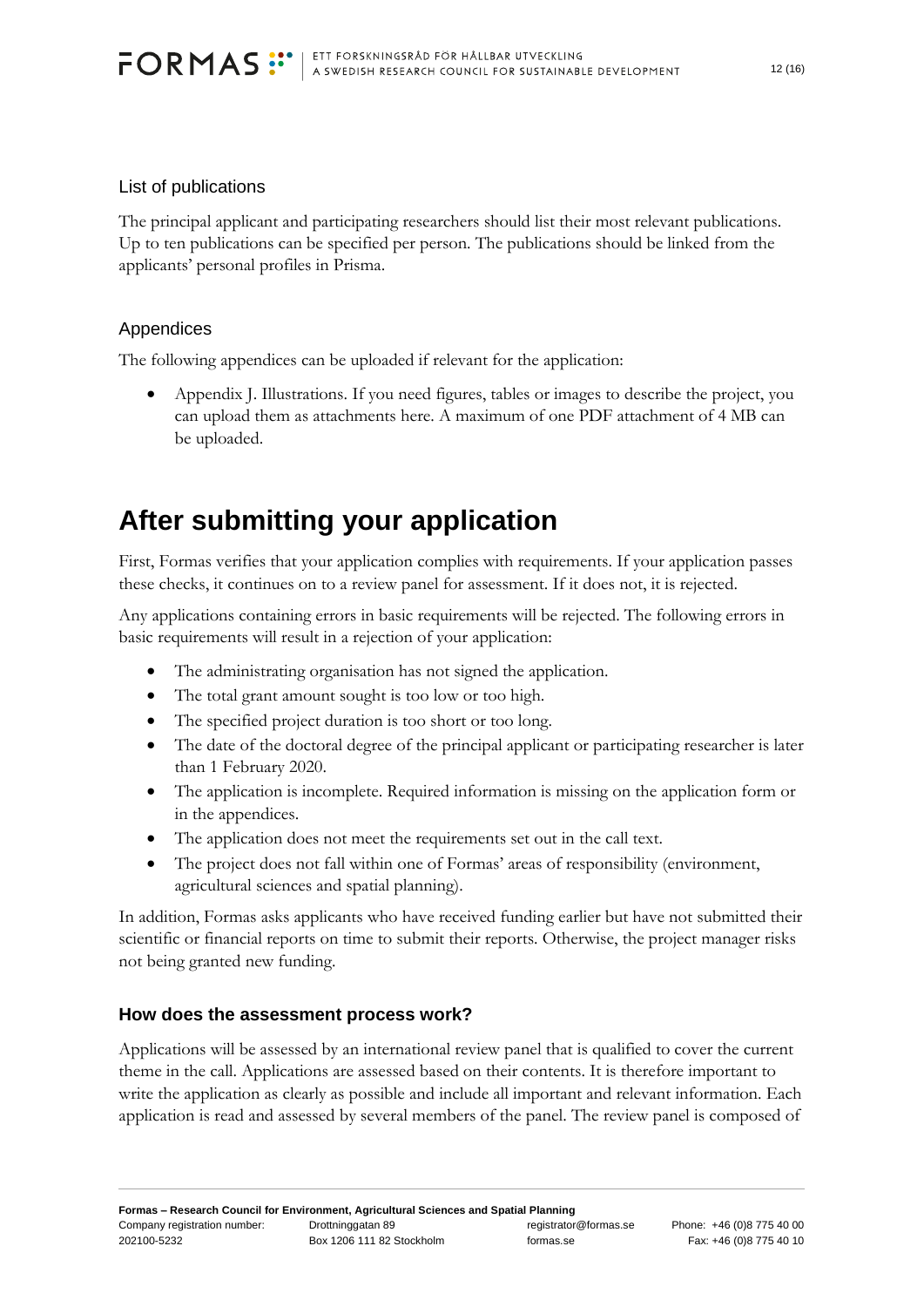active researchers as well as individuals outside academia with the expertise necessary to evaluate the relevance of the research. The review panel is appointed by Formas.

For this call, Formas has created a panel of reviewers who will assess the applications for both focus areas of the call. The applications are then ranked by the panel in a common ranking list. Formas will ensure that the number of projects granted within each focus area does not deviate significantly from the applicant pool in the focus areas. If two applications are very similar and both are highly ranked by the review panel, Formas reserves the right to grant funding only to the project that was ranked highest by the review panel.

Discrimination is prohibited in the assessment of applications. The scientific quality and relevance of the proposed research take precedence over aspects of gender equality in the awarding of funding. But in cases where applications have the same assessment scores, the underrepresented sex is given preference.

Read more about [Formas' assessment process](https://www.formas.se/en/start-page/applying-for-funding/how-it-works/the-application-assessment-process.html).

#### <span id="page-12-0"></span>**Criteria**

The following table gives an overview of the criteria used to assess applications. The first three criteria relate to scientific excellence and the other two related to relevance to society. Note that the sub-criteria are different from the criteria described on the Formas website.

The application must address all the criteria, and we advise applicants to clearly relate their application to these criteria. Each criterion will be scored by the review panel on a scale of 1–7, where 1 is the lowest and 7 is the highest. All criteria are equally important

| Criteria                      | Sub-criteria                                                                                                         |
|-------------------------------|----------------------------------------------------------------------------------------------------------------------|
| Research topic                | The purpose has great scientific significance.<br>The purpose, theories or hypotheses are original or<br>innovative. |
|                               | The topic addresses significant scientific challenges.                                                               |
|                               | The purpose is aligned with the call.                                                                                |
| Methods and<br>implementation | The scientific method is clearly described, appropriate to<br>the topic and feasible to implement.                   |
|                               | Any multidisciplinary or interdisciplinary approach is<br>clearly described and fit for purpose.                     |
|                               | Ethical considerations are described well, and the<br>applicant's plan for managing them is appropriate.             |
|                               | The project addresses gender equality and diversity<br>perspectives in a relevant way.                               |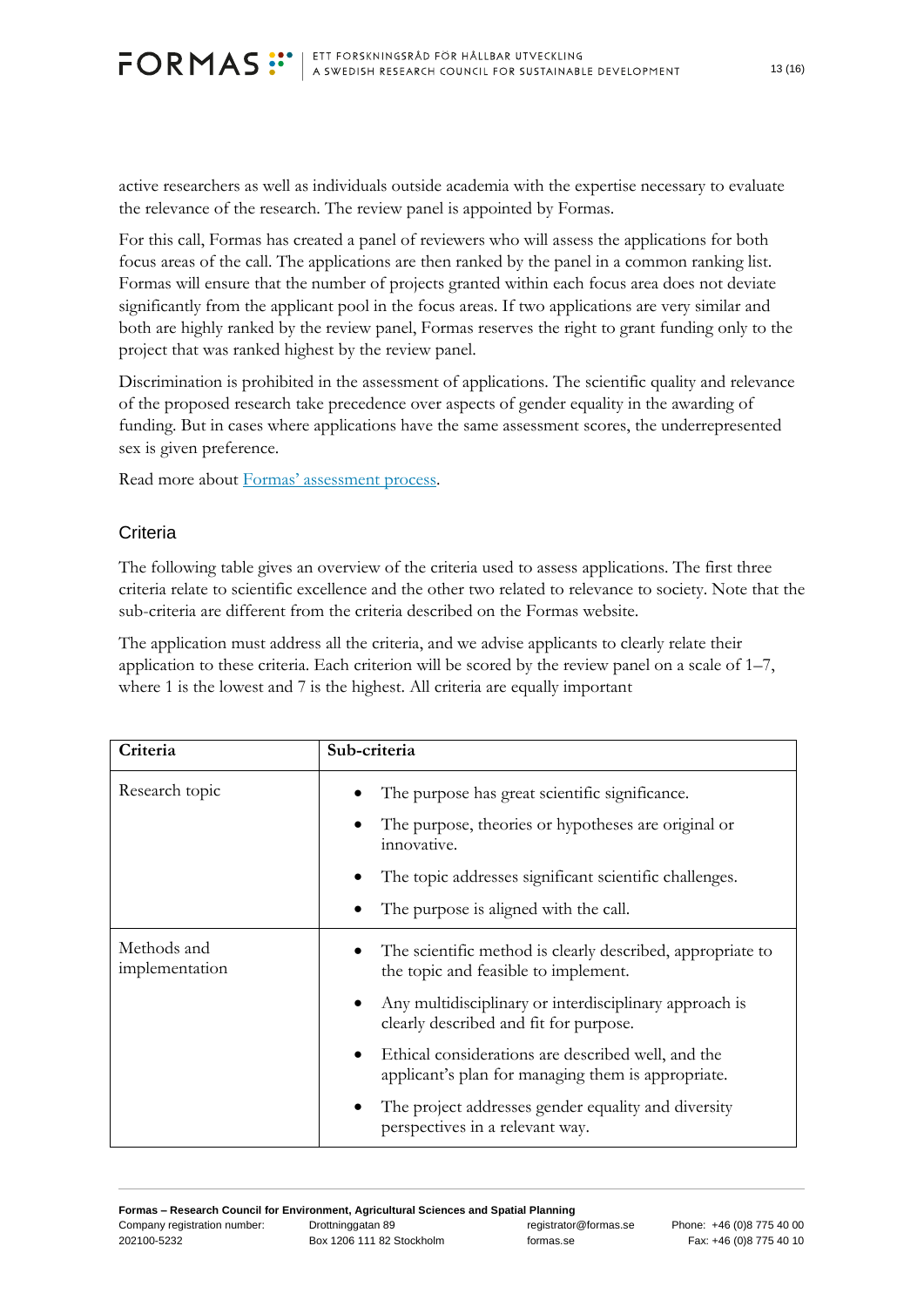<span id="page-13-0"></span>

|                                                     | The coordination of the project and research group is<br>clearly described and fit for purpose.                                                                     |
|-----------------------------------------------------|---------------------------------------------------------------------------------------------------------------------------------------------------------------------|
|                                                     | The timetable and budget are reasonable in relation to the<br>project's implementation and expected results.                                                        |
|                                                     | The work plan and timetable are well-defined and realistic.                                                                                                         |
|                                                     | Risks are analysed and reasonable alternatives described.                                                                                                           |
|                                                     | The plan for scientific publication and communication is<br>well-defined and realistic.                                                                             |
| Scientific excellence                               | The research group has the resources, skills and<br>experience required to complete the project.                                                                    |
|                                                     | The stated scientific publications are of high scientific<br>quality.                                                                                               |
|                                                     | The principal applicant has the ability to lead and<br>implement major collaborations.                                                                              |
|                                                     | The research group has experience in supervising students,<br>doctoral students or post docs.                                                                       |
|                                                     | The research group has other merits that are relevant to<br>$\bullet$<br>the application, such as proven experience of<br>collaboration and research communication. |
| Potential societal benefit of<br>the research topic | The project addresses important societal issues or sectoral<br>issues within the call's focus, nationally or internationally.                                       |
|                                                     | The expected results have the potential to contribute to<br>sustainable development in the short or long term,<br>nationally or internationally.                    |
|                                                     | In the project's design, relevant consideration is given to<br>the needs of stakeholders or users.                                                                  |
| Communication with<br>stakeholders or users         | Stakeholders or users who will be involved are relevant to<br>the project's objectives.                                                                             |
|                                                     | Plans for the involvement of stakeholders or users are<br>$\bullet$<br>realistic.                                                                                   |
|                                                     | The project team has the skills required to carry out the<br>activities planned for communication or interaction with<br>stakeholders or users.                     |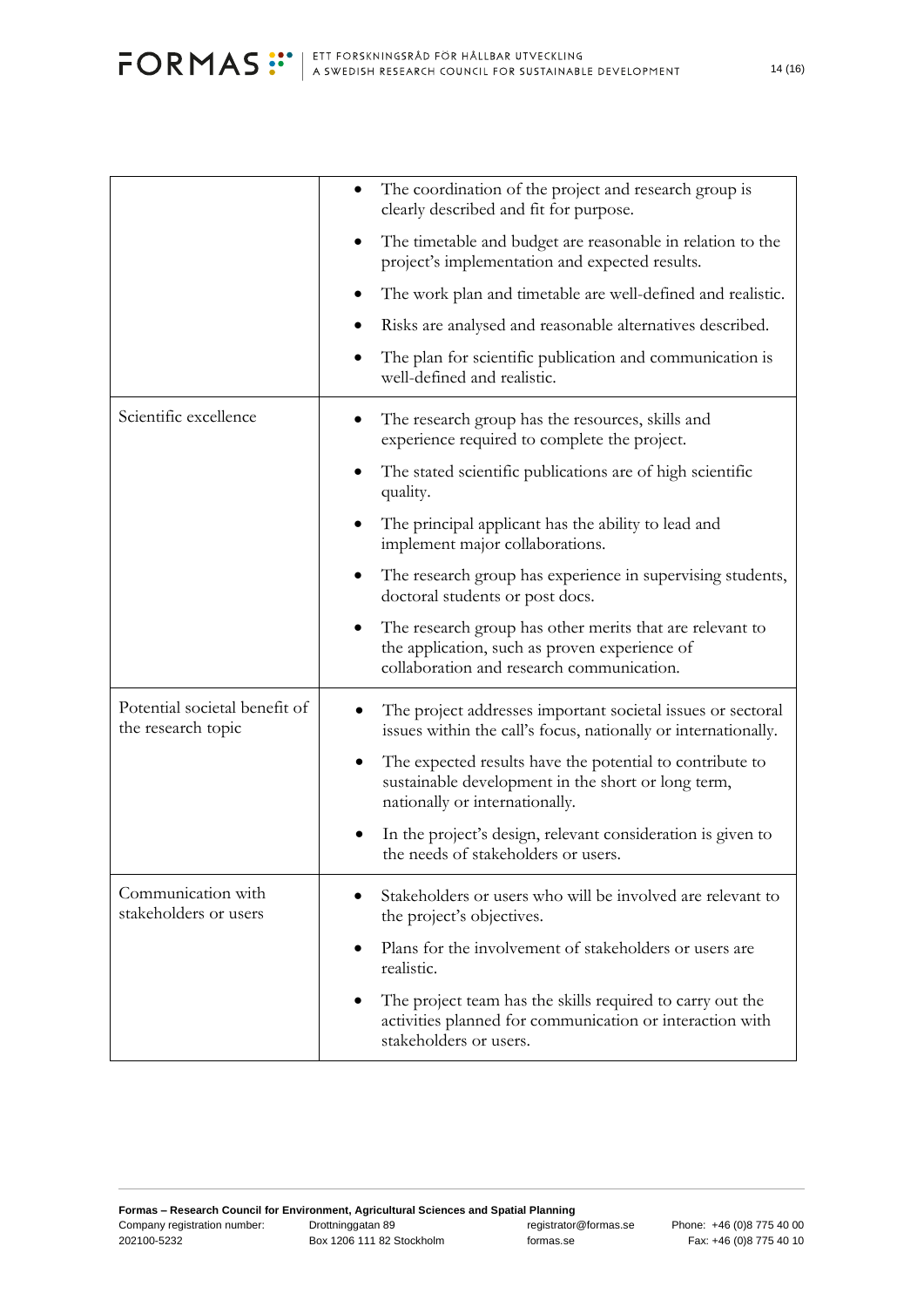#### <span id="page-14-3"></span>How does the assessment process work?

Applications will be assessed by an international review panel that is qualified to cover the current theme in the call. Each application is read and evaluated by several members of the panel. The review panel is composed of active researchers as well as individuals outside academia with the expertise necessary to evaluate the relevance of the research. The review panel is appointed by Formas. Read more about [the assessment process.](https://www.formas.se/en/start-page/applying-for-funding/how-it-works/the-application-assessment-process.html)

#### <span id="page-14-0"></span>Grant award decisions

Formas' Scientific Council is expected to reach a decision on 17 June 2020 concerning which projects are granted funding. Decisions will be announced the following day at the latest on Formas' website and later sent via email from Prisma. Grant award decisions cannot be appealed. Read the general information about our [grant award decisions.](https://formas.se/en/start-page/applying-for-funding/how-it-works/receiving-a-decision-on-your-application.html)

#### <span id="page-14-1"></span>Reporting for granted projects

Each project that is awarded funding must submit a report to Formas containing a financial and a popular scientific summary in accordance with the decision.

Results from research funded by Formas must be published with open access. Read more about our requirements for [open access to research results and data.](https://www.formas.se/en/start-page/applying-for-funding/how-it-works/good-to-know-before-you-apply.html#h-Openaccesstoresearchresultsanddata)

The projects that are granted funding must develop a data management plan for the data produced in the project. By signing our grant terms and conditions, you certify that a data management plan will be available before the research begins and that it will be maintained.

Formas may impose requirements on how projects must be reported in terms of content and results to enable distribution and application. In such cases, the award decision will contain more information about this. Formas may also require you to participate in conferences and similar events in order to create synergies and platforms for learning and knowledge sharing.

Read more about [reporting.](https://www.formas.se/en/start-page/applying-for-funding/how-it-works/how-to-report-expenses-and-results.html)

### <span id="page-14-2"></span>**Support and shortcuts**

- [Prisma](https://prisma.research.se/Start)
- • [Prisma's user support](https://prismasupport.research.se/user-manual.html)
- [Ethics policy](https://www.formas.se/en/start-page/about-formas/how-formas-is-governed/governing-documents.html)